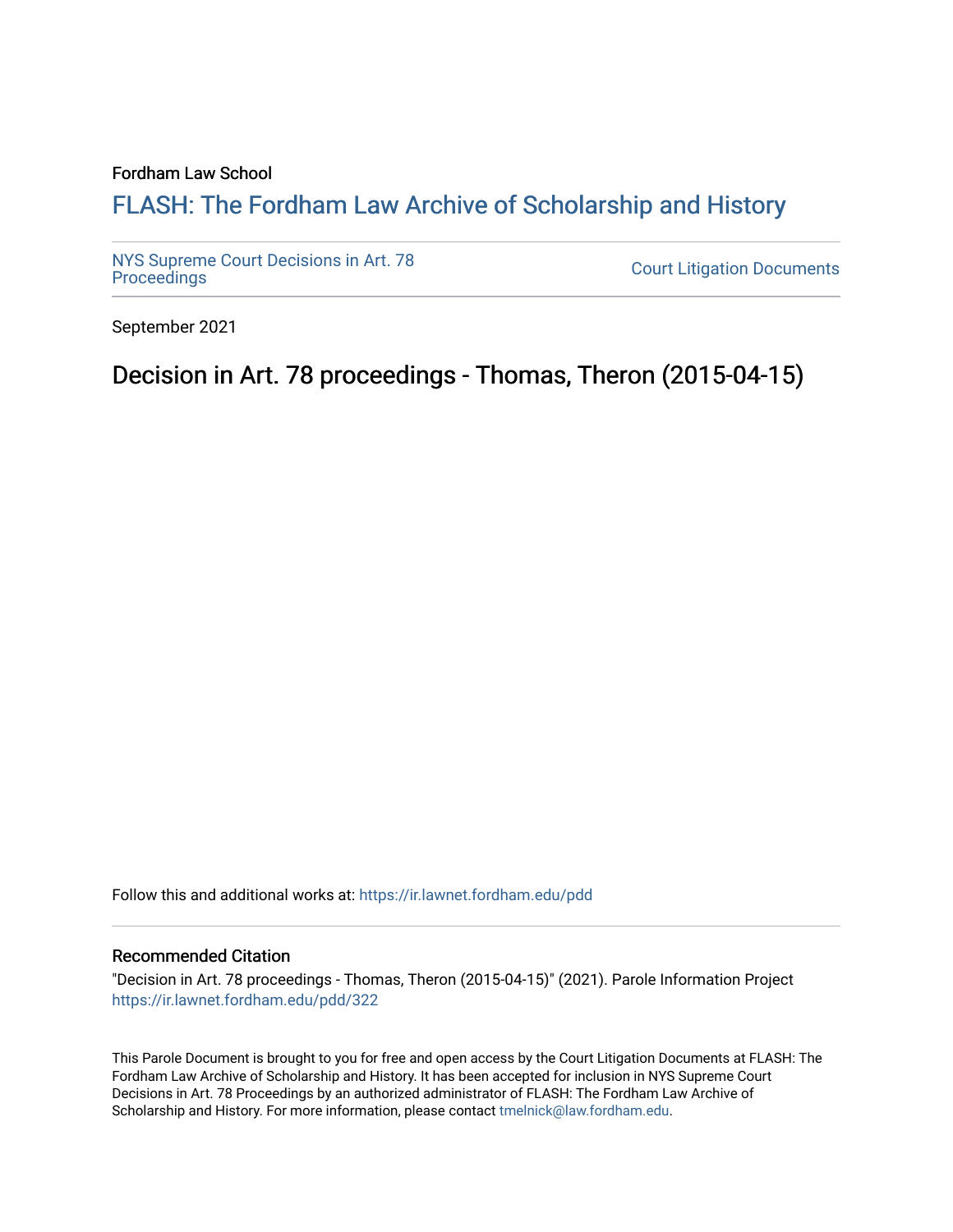| <b>Matter of Thomas y Stanford</b>                                                                                                                                                                                                                                                 |
|------------------------------------------------------------------------------------------------------------------------------------------------------------------------------------------------------------------------------------------------------------------------------------|
| 2015 NY Slip Op 30749(U)                                                                                                                                                                                                                                                           |
| <b>April 15, 2015</b>                                                                                                                                                                                                                                                              |
| <b>Sup Ct, Franklin County</b>                                                                                                                                                                                                                                                     |
| Docket Number: 2014-341                                                                                                                                                                                                                                                            |
| Judge: S. Peter Feldstein                                                                                                                                                                                                                                                          |
| Cases posted with a "30000" identifier, i.e., 2013 NY Slip<br>Op 30001(U), are republished from various state and<br>local government websites. These include the New York<br><b>State Unified Court System's E-Courts Service, and the</b><br><b>Bronx County Clerk's office.</b> |
| This opinion is uncorrected and not selected for official<br>publication.                                                                                                                                                                                                          |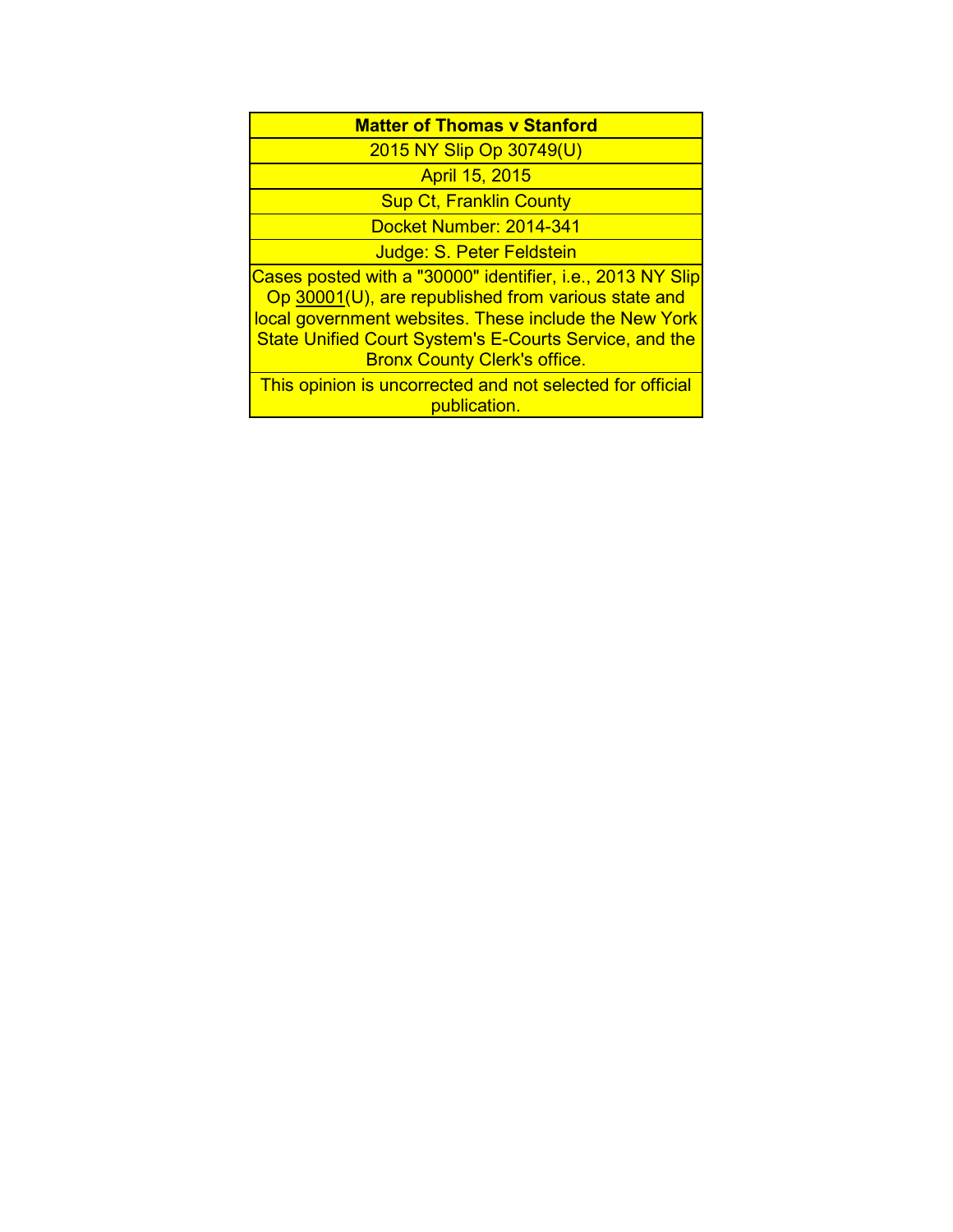[\* 1]

## In the Matter of the Application of **THERON THOMAS, #93-A-9430**, Petitioner,

for Judgment Pursuant to Article 78 **DECISION AND JUDGMENT** of the Civil Practice Law and Rules **RJI #16-1-2014-0178.36**

**INDEX # 2014-341** -against- **ORI #NY016015J**

**TINA STANFORD**, Chairwoman, NYS Board of Parole, and **ANTHONY J. ANNUCCI**, Commissioner, NYS Department of Corrections and Community Supervision, Respondents.

**\_\_\_\_\_\_\_\_\_\_\_\_\_\_\_\_\_\_\_\_\_\_\_\_\_\_\_\_\_\_\_\_\_\_\_\_\_\_\_\_\_\_\_\_X**

This is a proceeding for judgment pursuant to Article 78 of the CPLR that was originated by the Petition of Theron Thomas, verified on April 22, 2014 and filed in the Franklin County Clerk's office on May 7, 2014. Petitioner, who is an inmate at the Otisville Correctional Facility, is challenging the May 2013 decision denying him discretionary parole release and directing that he be held for an additional 18 months. The Court issued an Order to Show Cause on May 13, 2014 and has received and reviewed respondents' Answer and Return, including *in camera* materials, verified on August 1, 2014 and supported by the August 1, 2014 Letter Memorandum of Glen Francis Michaels, Esq., Assistant Attorney General, as well as by the Affirmation of Terrence X. Tracy, Esq., Counsel, New York State Board of Parole, dated June 18, 2014.

By document verified on August 18, 2014 and received directly in chambers on August 22, 2014, petitioner purported to amend his original Petition. In a Letter Order dated September 4, 2014 the Court directed respondents to serve and mail answering papers with respect to the Amended Petition on or before September 26, 2014 and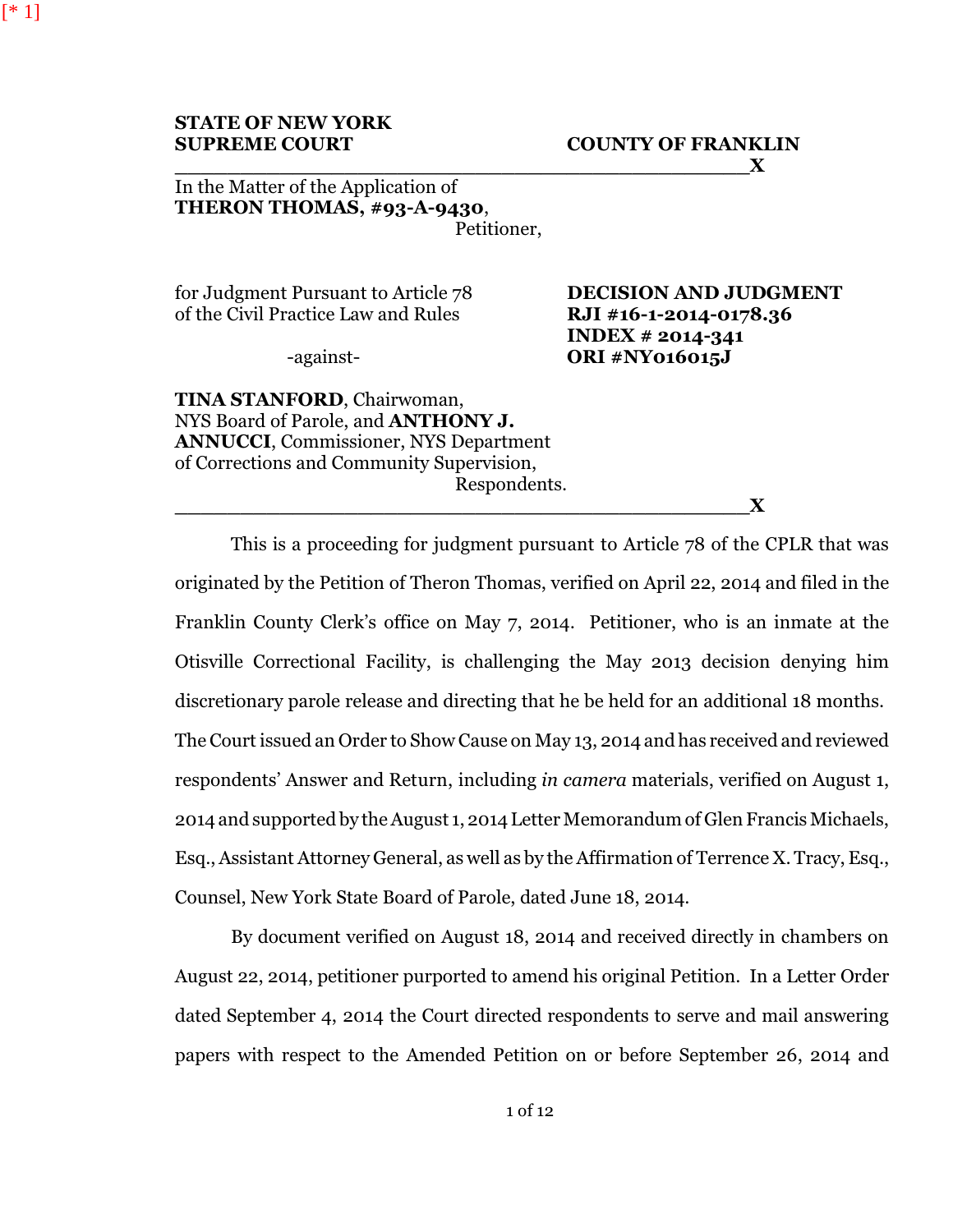directed petitioner to mail his original Reply to such answering papers on or before October 17, 2014. Notwithstanding the foregoing, petitioner's Reply to the respondents' original answering papers, verified on September 4, 2014, was received directly in chambers on September 10, 2014. The Court also received and reviewed petitioner's amended Answer and Return, verified on September 24, 2014 and supported by the Amended Letter Memorandum of Hilary D. Rogers, Esq., Assistant Attorney General, dated September 24, 2014. Finally, the Court has received and reviewed petitioner's additional Reply, verified on October 15, 2014 and received directly in chambers on October 20, 2014.

On November 19, 1993 petitioner was sentenced in Supreme Court, Queens County, to a controlling indeterminate sentence of 20 years to life upon his convictions, following jury verdicts, of the crimes of Murder 2<sup>°</sup>, Conspiracy 2<sup>°</sup> and Criminal Possession of a Weapon 3°. Petitioner's convictions/sentencings were affirmed on direct appeal to the Appellate Division, Second Department. *People v. Thomas*, 231 AD2d 749, *lv denied* 89 NY2d 868.

After having been denied discretionary parole release at his initial Parole Board appearance, petitioner reappeared before a Board on May 1, 2013. Following that reappearance a decision was rendered again denying petitioner discretionary parole release and directing that he be held for an additional 18 months<sup>1</sup>. The May 2013 parole denial determination reads as follows:

"Denied 18 months. Next appearance 11/2014. Parole is denied. After a careful review of your record, a personal interview, and due deliberation, it is the determination of this panel that, if released at this time, there is a reasonable probability that you would not live at liberty without violating

 $^1$  Although the 18-month hold should have produced a reappearance date in November of 2014, there is nothing in the record to suggest that petitioner has reappeared before a Parole Board since May 1, 2013.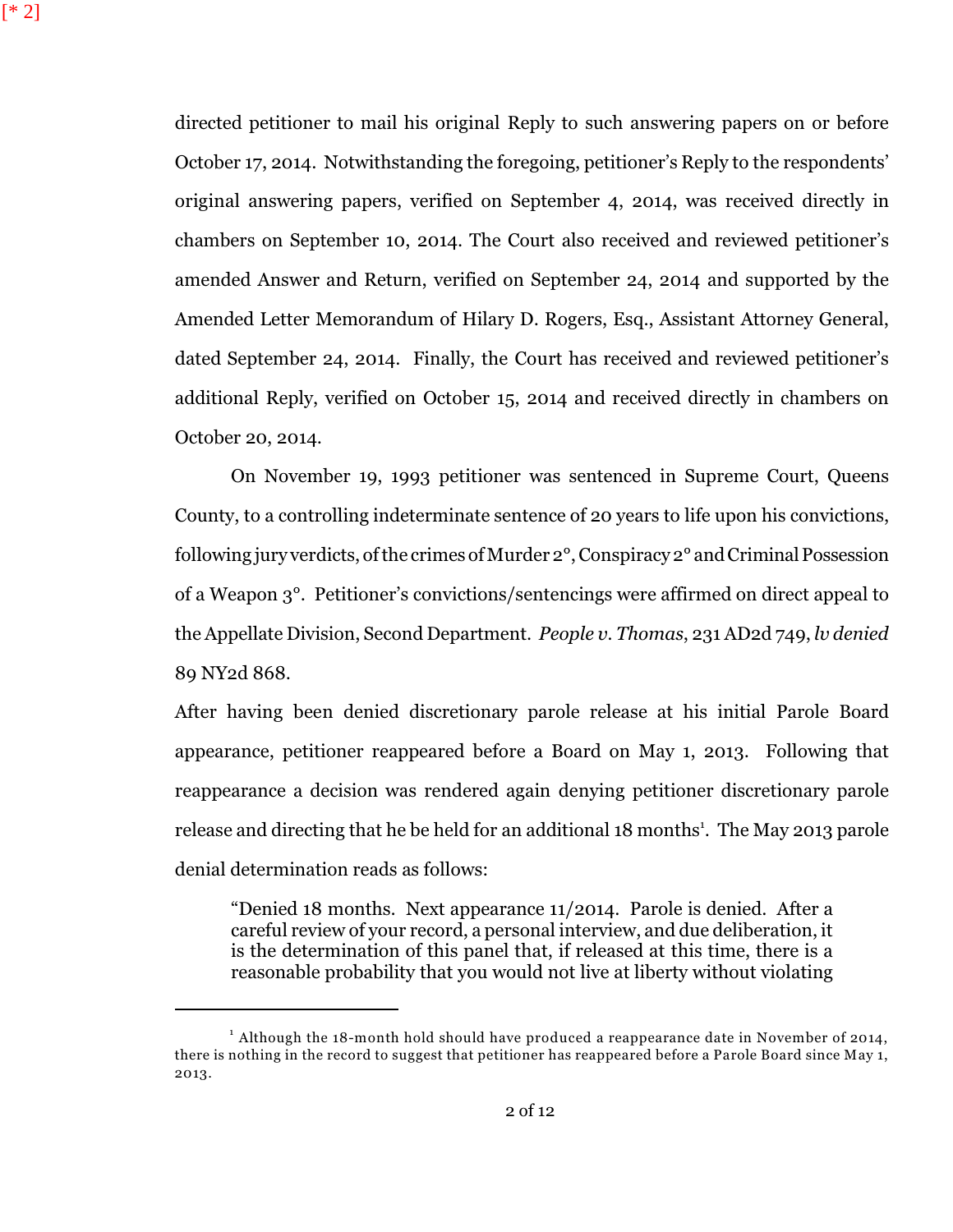the law, and your release at this time is incompatible with the welfare and safety of the community and would so deprecate the seriousness of the crime as to show disrespect for the law. This decision is based on the following: You stand convicted of the serious offenses of murder in the second degree, conspiracy in the second degree, and criminal possession of a weapon in the second degree, in which you acting in concert with two others shot the victim six times causing his death. This was a vicious and senseless crime which took the life of someone's son over a money debt. Prior to the instant offense you hadbeen adjudicated a youthful offender for a drug charge. You had also been adjudicated a juvenile delinquent and placed in a Division for Youth facility. Note is made of your recent good behavior. Continue to maintain a clean disciplinary record. Consideration has been given to all required statutory factors including your efforts at rehabilitation, your risk to the community and your needs for successful reintegration in the community. However, your release at this time is denied. All Commissioners concur."

The document perfecting petitioner's administrative appeal from the May 2013 parole denial determination was received by the DOCCS Board of Parole Appeals Unit on August 29, 2013. Although the Appeals Unit apparently failed to issue its findings and recommendation within the four-month time frame set forth in 9 NYCRR §8006.4(c), a belated decision on administrative appeal was, in fact, issued on or about May 23, 2014, after this proceeding had been commenced.

Executive Law  $\S 259-i(2)(c)(A)$ , as amended by L 2011, ch 62, part C, subpart A,

§§38-f and 38-f-1, effective March 31, 2011, provides, in relevant part, as follows:

"Discretionary release on parole shall not be granted merely as a reward for good conduct or efficient performance of duties while confined but after considering if there is a reasonable probability that, if such inmate is released, he will live and remain at liberty without violating the law, and that his release is not incompatible with the welfare of society and will not so deprecate the seriousness of his crime as to undermine respect for the law. In making the parole release decision, the procedures adopted pursuant to subdivision four of section two hundred fifty-nine-c of this article shall require that the following be considered: (i) the institutional record including program goals and accomplishments, academic achievements, vocational education, training or work assignments, therapy and interactions with staff and inmates . . . (iii) release plans including community resources, employment, education and training and support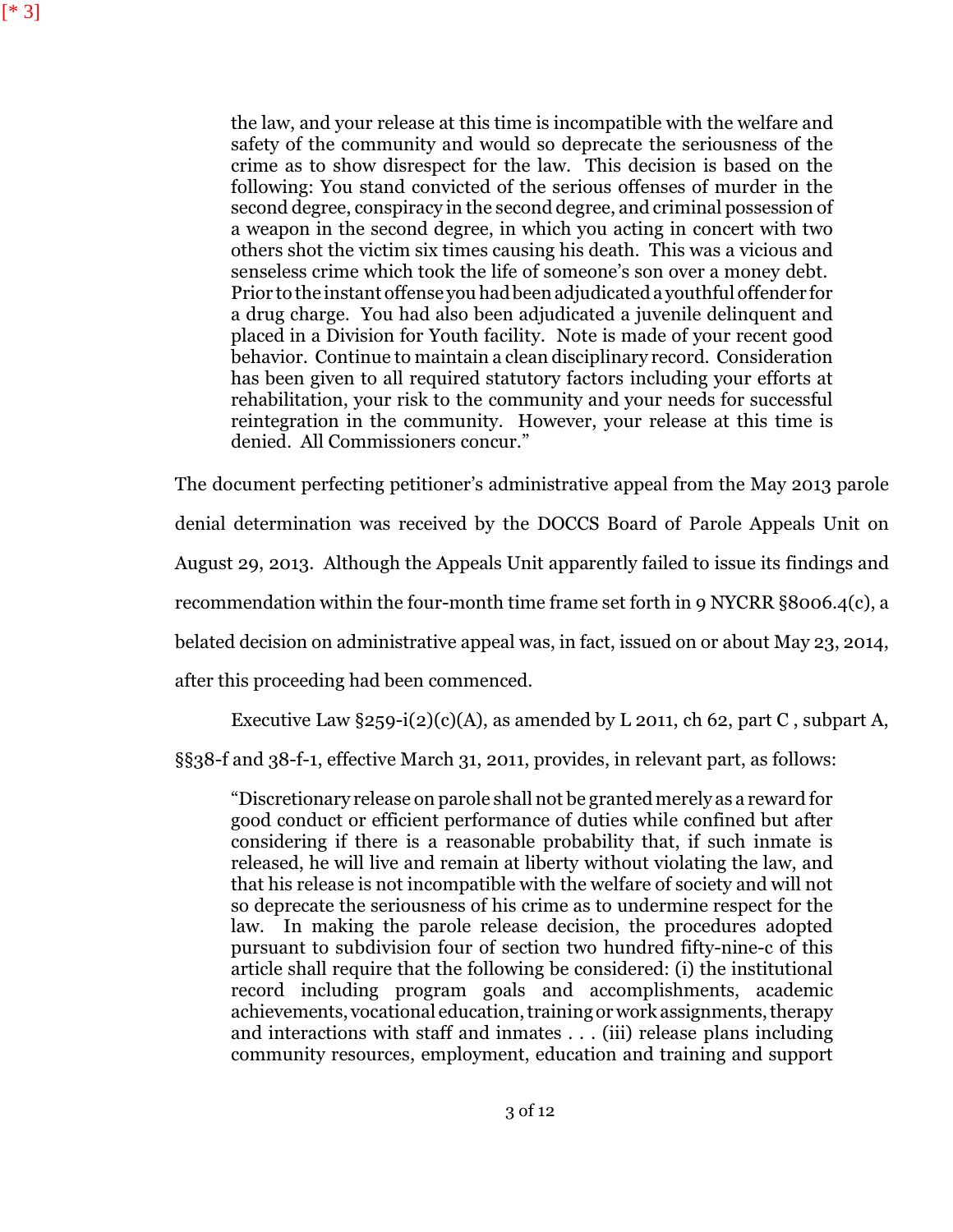services available to the inmate . . . (vii) the seriousness of the offense with due consideration to the type of sentence, length of sentence and recommendations of the sentencing court, the district attorney, the attorney for the inmate, the presentence probation report as well as consideration of any mitigating and aggravating factors, and activities following arrest prior to confinement; and (viii) prior criminal record, including the nature and pattern of offenses, adjustment to any previous probation or parole supervision and institutional confinement . . ."

Discretionary parole release determinations are statutorily deemed to be judicial functions which are not reviewable if done in accordance with law (Executive Law §259 i(5) unless there has been a showing of irrationality bordering on impropriety. *See Silmon v. Travis,* 95 NY2d 470, *Hamilton v. New York State Division of Parole,* 119 AD3d 1268*, Vasquez v. Dennis*on, 28 AD3d 908 and *Webb v. Travis*, 26 AD3d 614. Unless the petitioner makes a "convincing demonstration to the contrary" the Court must presume that the New York State Board of Parole acted properly in accordance with statutory requirements. *See Nankervis v. Dennison,* 30 AD3d 521*, Zane v. New York State Division of Parole*, 231 AD2d 848 and *Mc Lain v. Division of Parole*, 204 AD2d 456.

Executive Law  $\S 259-c(4)$  was amended by L 2011, ch 62, part C, subpart A,  $\S 38-b$ , effective October 1, 2011, to provide that the New York State Board of Parole shall ". . . establish written procedures for its use in making parole decisions as required by law. Such written procedures shall incorporate risk and needs principles to measure the rehabilitation of persons appearing before the board, the likelihood of success of such persons upon release, and assist members of the state board of parole in determining which inmates may be released to parole supervision  $\ldots$ ." To the extent petitioner

 $^{2}$ Prior to the amendment the statute had provided, in relevant part, that the Board of Parole shall ". . . establish written guidelines for its use in making parole decisions as required by law . . . Such written guidelines may consider the use of a risk and needs assessment instrument to assist members of the state board of parole in determining which inmates may be released to parole supervision . . ."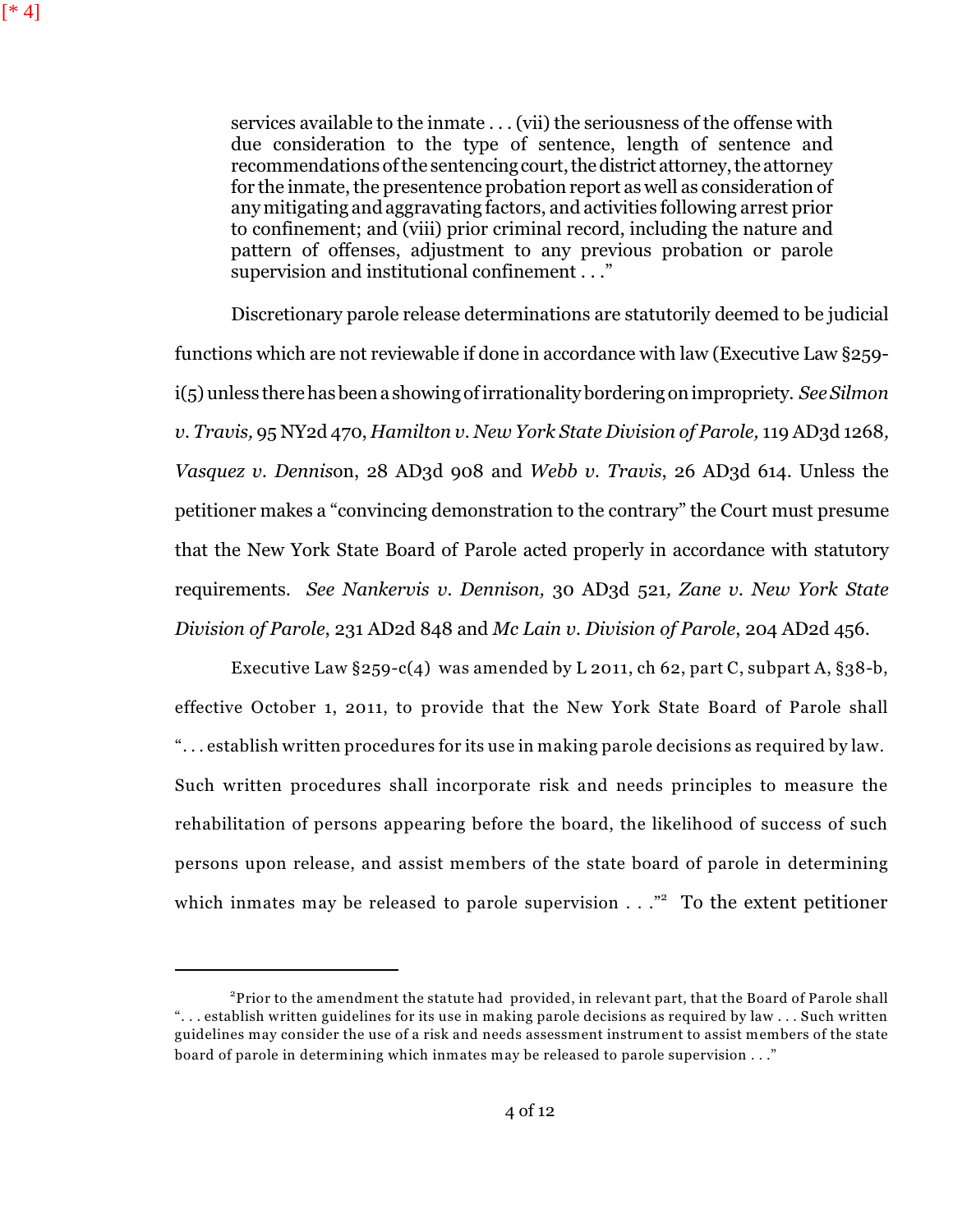argues that the Parole Board failed to adopt rules or regulations implementing the above-referenced amendment to Executive Law §259-c(4), the Court finds that the promulgation of the October 5, 2011 memorandum from Andrea W. Evans, then Chairwoman, New York State Board of Parole, satisfied the Parole Board's obligations with respect to the 2011 amendments to Executive Law §259-c(4). *See Partee v. Evans*, 117 AD3d 1258, *lv denied* 24 NY3d 901, and *Montane v. Evans*, 116 AD3d 197, *lv granted* 23 NY3d 903, *app dis* 24 NY3d 1052.

Although petitioner also asserts that no Transitional Accountability Plan (TAP) was prepared in conjunction with the discretionary parole release consideration process, the Court finds that this does not constitute a basis to overturn the May 2013 parole denial determination. As part of the same legislative enactment wherein Executive Law §§259  $c(4)$  and 259-i(2)(c)(A) were amended (L 2011, ch 62, Part C, subpart A), a new Correction Law §71-a was added, as follows:

"Upon admission of an inmate committed to the custody of the department [DOCCS] under an indeterminate or determinate sentence if imprisonment, the department shall develop a transitional accountability plan. Such plan shall be a comprehensive, dynamic and individualized case management plan based on the programming and treatment needs of the inmate. The purpose of such plan shall be to promote the rehabilitation into society upon release. To that end, such plan shall be used to prioritize programming and treatment services for the inmate during incarceration and any period of community supervision."

While Correction Law §71-a became effective on September 30, 2011, the Court finds nothing in the legislative enactment to suggest that it was intended to mandate the preparation of TAP's with respect to inmates - such as petitioner - already in DOCCS custody prior to the effective date of the statute*. See Tran v. Evans,* 126 AD3d 1196*,* and *Rivera v. New York State Division of Parole*, 119 AD3d 1107.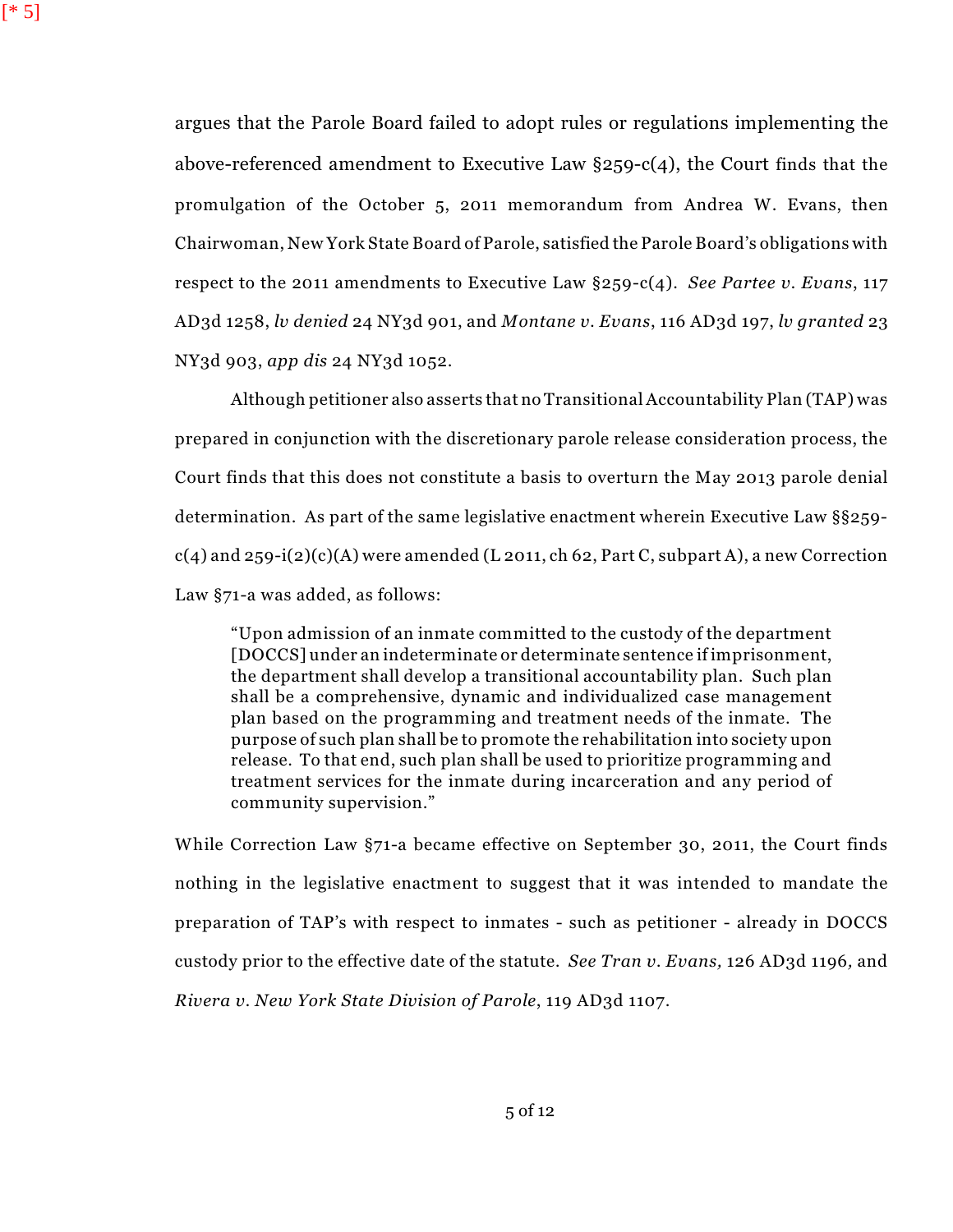Petitioner also argues that "... other than commissioner Ross<sup>[']</sup> cursory question regarding petitioner's current work assignment and GED status, and acknowledgment of his clean disciplinary record, the Board completely failed to consider petitioner[']s prior work assignments, academic, vocational, educational and therapeutic achievements." A Parole Board, however, need not assign equal weight to each statutory factor it is required to consider in connection with a discretionary parole determination, nor is it required to expressly discuss each of those factors in its written decision. *See Montane v. Evans,* 116 AD3d 197*, lv granted* 23 NY3d 903*, app dis* 24 NY3d 1052*, Valentino v. Evans,* 92 AD3d 1054 and *Martin v. New York State Division of Parole*, 47 AD3d 1152. As noted by the Appellate Division, Third Department, the role of a court reviewing a parole denial determination ". . . is not to assess whether the Board gave the proper weight to the relevant factors, but only whether the Board followed the statutory guidelines and rendered a determination that is supported, and not contradicted, by the facts in the record. Nor could we effectively review the Board's weighing process, given that it is not required to state each factor that it considers, weigh each factor equally or grant parole as a reward for exemplary institutional behavior." *Comfort v. New York State Division of Parole,* 68 AD3d 1295, 1296 (citations omitted).

In the case at bar, reviews of the May 2011 initial Inmate Status Report and May 2013 reappearance Inmate Status Report prepared in anticipation of petitioner's May 2013 reappearance, as well as the transcript of petitioner's May 1, 2013 Parole Board reappearance interview, reveal that the Board had before it information with respect to the appropriate statutory factors, including petitioner's therapeutic/vocational/educational programing records, COMPAS ReEntry Risk Assessment Instrument, sentencing minutes, disciplinary record and release plans/community support in addition to the circumstances of the crime underlying his incarceration and prior criminal record. In this regard the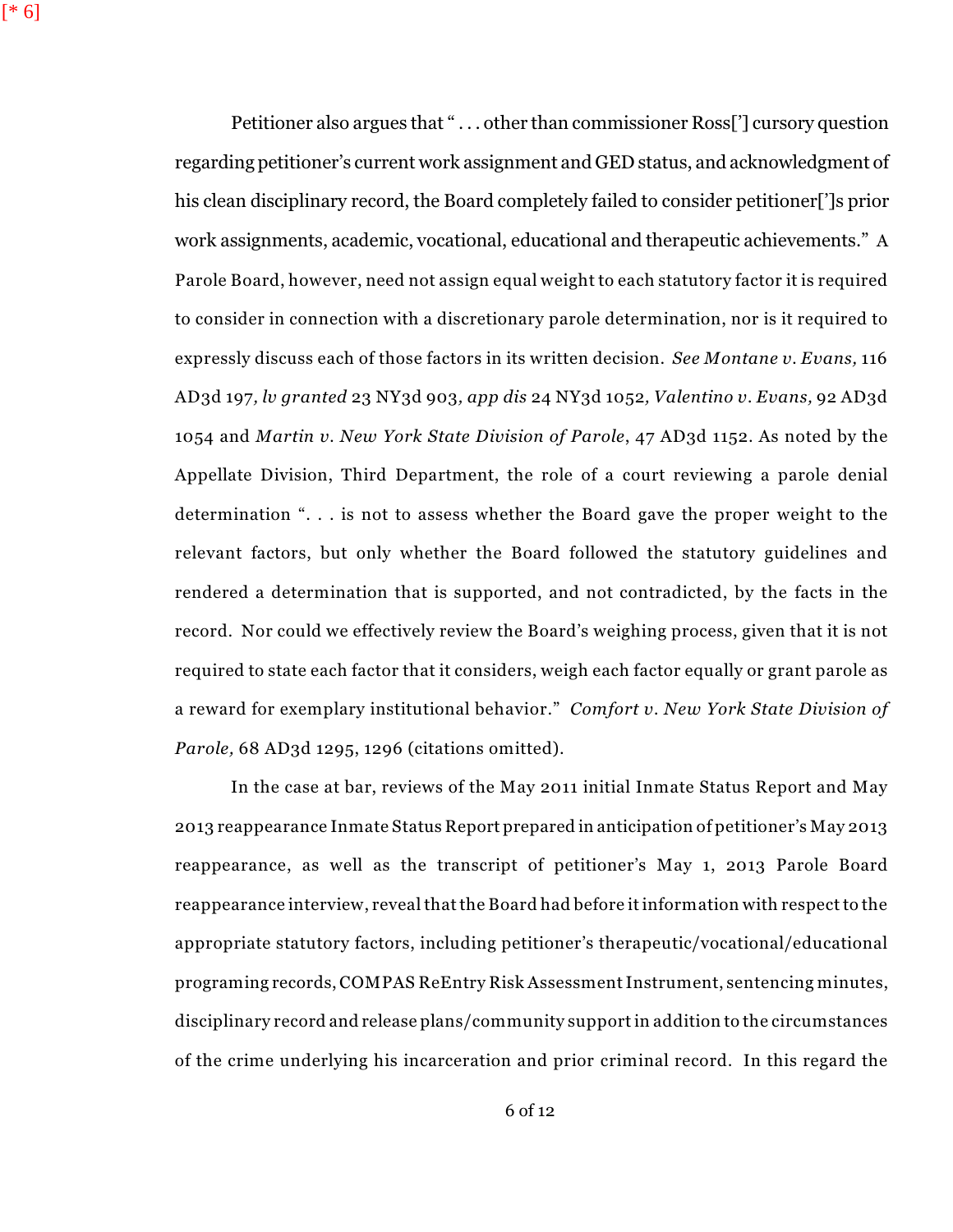Court notes that under the INSTITUTIONAL ADJUSTMENT heading in the May 2011 initial Inmate Status Report the following is stated:

"Inmate Thomas was received into the Corrections system in December 1993. Over time, he has completed Phase I of Transitional Services as well as the vocational Sheet Metal Fabrication course, IPA [Inmate Program Aide]training, the Electrical Trades program,ART [Aggression Replacement Training], ASAT [Alcohol and Substance Abuse Therapy], and completed Food Service training. The inmate also obtained an equivalency diploma in 1994. Thomas has had numerous duty assignments over time, including Commissary and Storehouse Clerk, Food Service, Soap Shop, Painter's Helper, Laundry Department, Porter,Inmate Mobility Assistant, and Tailor Shop."

In the May 2013 reappearance report, moreover, it is noted that since his initial May 2011 Parole Board appearance petitioner " . . . had no program completions. He continues to program appropriately as a group leader in the laundry. There are no program refusals or removals to be noted." In addition, petitioner's claim to the contrary notwithstanding, the Court finds nothing in the hearing transcript to suggest that the Parole Board cut short petitioner's discussion of any relevant factor or otherwise prevented him from expressing clear and complete responses to its inquiries. Before the May 1, 2013 Parole Board reappearance was concluded one of the presiding commissioners asked petitioner the following open-ended question: "Okay. Sir, anything else you want to say?" Petitioner proceeded to discuss his social circumstances prior to and at the time of the commission of the underlying offenses but did not add any additional details with respect to his rehabilitative accomplishments while in DOCCS custody. In view of the above, the Court finds no basis to conclude that the Parole Board failed to consider the relevant statutory factors. *See Pearl v. New York State Division of Parole,* 25 AD3d 1058 and *Zhang v. Travis*, 10 AD3d 828.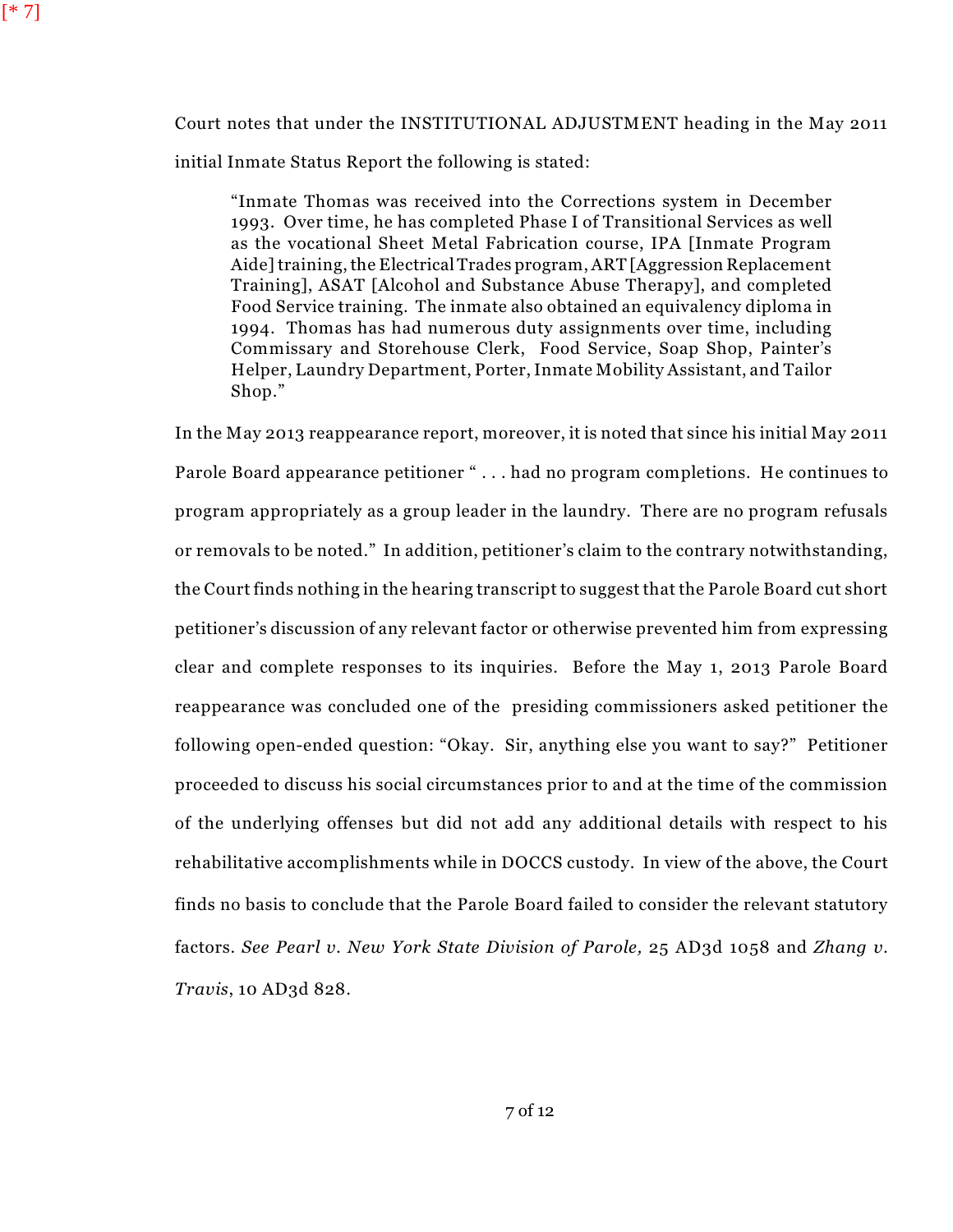[\* 8]

Petitioner also appears to argue that the parole denial determination was improperly based solely upon the nature of the crimes underlying his incarceration without any showing of aggravating circumstances surrounding such offenses. In *King v. New York State Division of Parole*, 190 AD2d 423, *aff'd* 83 NY2d 788, the Appellate Division, First Department, not only determined that the Parole Board improperly considered matters not within its purview (penal policy with respectto convicted murders) but also that the Parole Board failed " . . . to consider and fairly weigh all of the information available to them concerning petitioner that was relevant under the statute, which clearly demonstrates his extraordinary rehabilitative achievements and would appear to strongly militate in favor of granting parole." *Id* at 433. The appellate-level court in *King* went on to note that the only statutory criterion referenced by the Board in the parole denial determination was the seriousness ofthe crime underlying Mr. King's incarceration (felony murder of an off-duty police officer during the robbery of a fast food restaurant). According to the Appellate Division, First Department, "[s]ince . . . the Legislature has determined that a murder conviction per se should not preclude parole, there must be a showing of some aggravating circumstances beyond the inherent seriousness of the crime itself." *Id* at 433.

In July of 2014, however, the Appellate Division, Third Department - whose precedent is binding on this Court - effectively determined that the above-referenced "aggravating circumstances" requirement enunciated by the First Departmentin *King* does not represent the state of the law in the Third Department. *See Hamilton v. New York State Division of Parole,* 119 AD3d 1268. In *Hamilton* it was noted that the Third Department " . . . has repeatedly held - both recently and historically - that, so long as the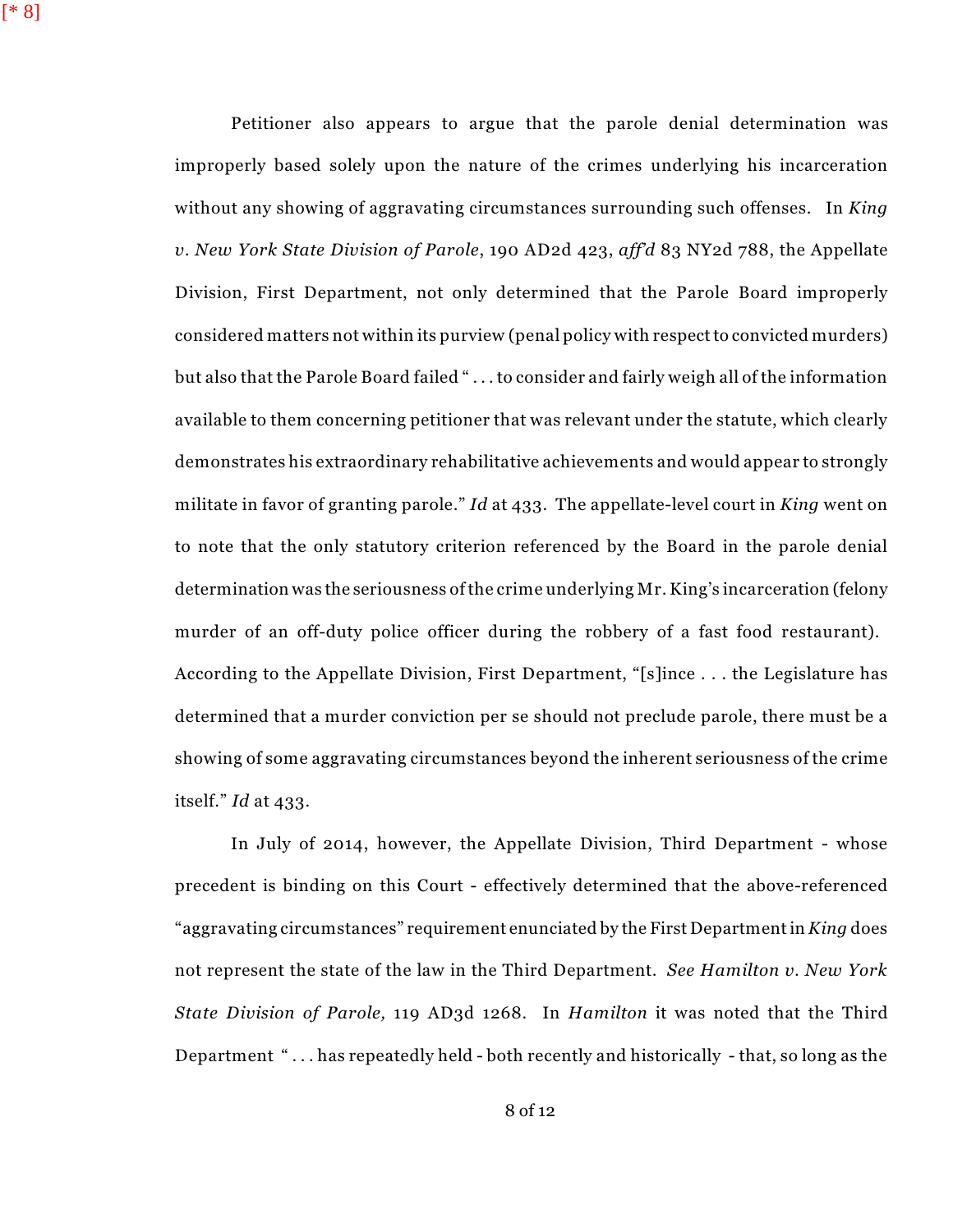[Parole] Board considers the factors enumerated in the statute [Executive Law §259  $i(2)(c)(A)$  it is 'entitled ... to place a greater emphasis on the gravity of [the] crime' (*Matter of Montane v. Evans,* 116 AD3d 197, 203 (2014), *lv granted* 23 NY3d 903 (2014) (internal quotation marks and citations omitted)' . . ." *Id* at 1271 (citations omitted). After favorably citing nine cases decided by it between 1977 and 2014, the Appellate Division, Third Department, in *Hamilton* ended that string of cites as follows: " . . . *but see Matter of King v. New York State Div. of Parole,* 190 AD2d 423, 434 (1993), *aff'd on other* grounds 83 NY2d 788[<sup>3</sup>] (1994) (a First Department case holding, in conflict with our precedent, that the Board [of Parole] may not deny discretionary release based solely on the nature of the crime when the remaining statutory factors are considered only to be dismissed as not outweighing the seriousness of the crime)." 119 AD3d 1268, 1272. The *Hamilton* court continued as follows:

"Particularly relevant here, we have held that, even when a petitioner's institutional behavior and accomplishments are 'exemplary,'the Board may place 'particular emphasis' on the violent nature or gravity of the crime in denying parole, as long as the relevant statutory factors are considered (*Matter of Valderrama v. Travis,* 19 AD3d at 905). In so holding we explained that, despite [the *Valderrama*] petitioner's admirable educational and vocational accomplishments and positive prison disciplinary history, '[o]ur settled jurisprudence is that a parole determination made in accordance with the requirements of the statutory guidelines is not subject to further judicial review unless it is affected by irrationality bordering on impropriety' (*id*. [internal quotation marks and citations omitted]). We emphasize that this Court [Appellate Division, Third Department] has

<sup>&</sup>lt;sup>3</sup> The decision of the Court of Appeals in *King* only referenced the fact that "... one of the [Parole] Commissioners considered factors outside the scope of the applicable statute, including penal philosophy, the historical treatment of individuals convicted of murder, the death penalty, life imprisonment without parole, and the consequences to society if those sentences are not in place. Consideration of such factors is not authorized by Executive Law §259-i." 83 NY2d 788, 791. The Court of Appeals, however, did not address that aspect of the Appellate Division, First Department, decision in *King* holding that a parole denial determination must be based upon a showing of some aggravating circumstances beyond the inherent seriousness of the underlying crime.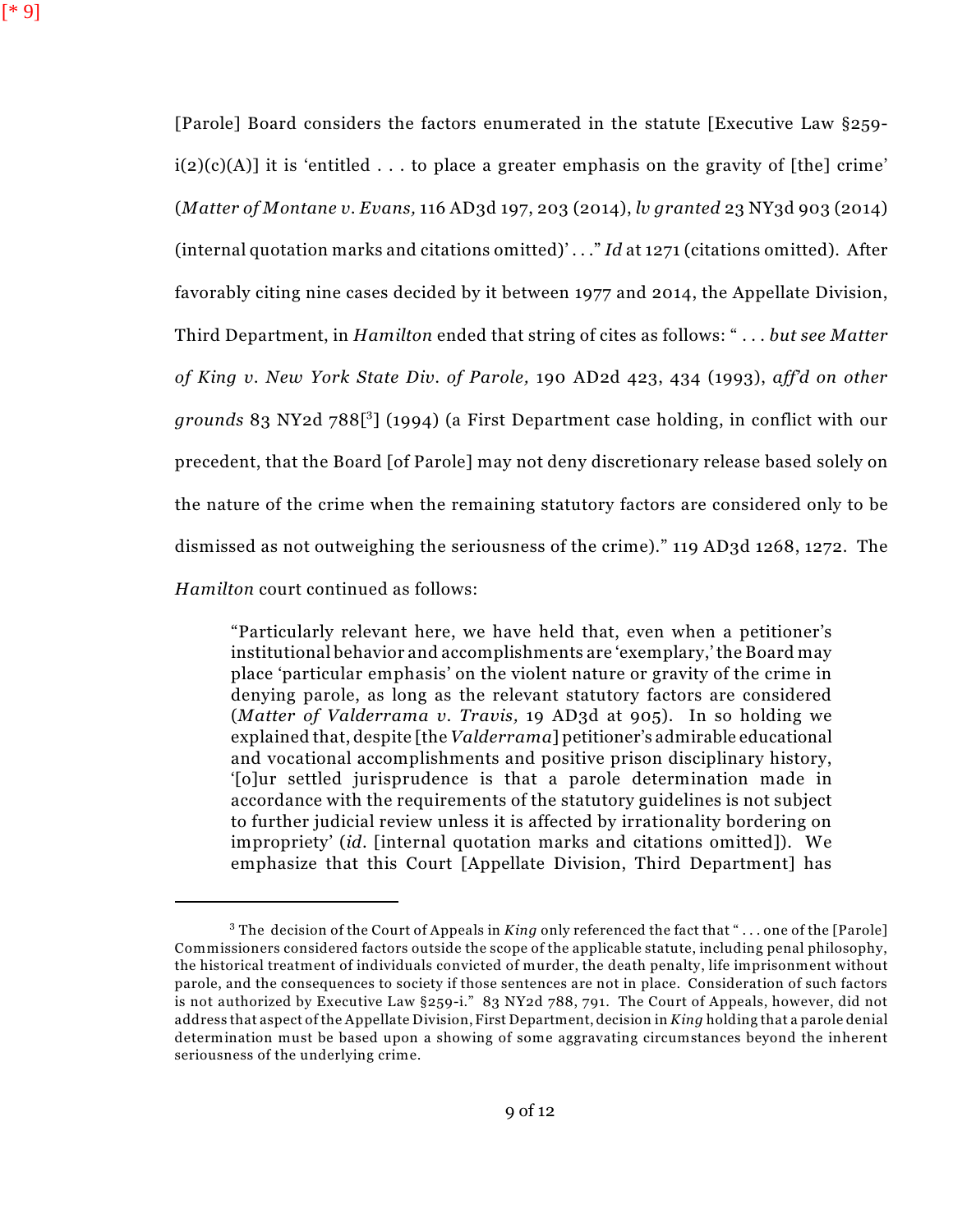[\* 10]

repeatedly reached the same result, on the same basis, when reviewing denials of parole to petitioners whom we recognized as having exemplary records and as being compelling candidates for release . . ." 119 AD3d 1268, 1272 (additional citations omitted).

Accordingly, this Court finds no merit in petitioner's argument that the parole denial determination was fatally flawed simply because the Parole Board identified no aggravating circumstances associated with his underlying criminal offense beyond the obvious serious nature of such offense. Since, as noted previously, the requisite statutory factors were considered, and given the narrow scope of judicial review discretionary parole denial determinations, the Court finds no basis to conclude that the denial determination in this case was affected by irrationality bordering on impropriety as a result of the emphasis placed by the Board on the nature of the crimes underlying petitioner's incarceration. *See Olmosperez v. Evans*, 114 AD3d 1077, *lv granted*, 23 NY3d 907, *Shark v. New York State Division of Parole Chair*, 110 AD3d 1134, *lv dis* 23 NY3d 933, *Serrano v. Dennison*, 46 AD3d 1002 and *Schettino v. New York State Division of Parole*, 45 AD3d 1086.

Under the petition heading designated "AS AND FOR A THIRD CAUSE OF ACTION," petitioner argues that the COMPAS ReEntry Risk Assessment instrument prepared in anticipation of his May 2013 discretionary parole release consideration " . . . contained damaging discrepancies at odds with petitioner's institutional accomplishments and adjustments." In this regard heasserts that in the "Work and Financial" section of the COMPAS instrument it is stated that he "... is neither job ready, has no plans for employment, and has no skills or trades that are employable." Petitioner also asserts that the "Client Strength" section of the COMPAS instrument " . . . fails to list any of his vocations or educational completions as a strength." He goes on to suggest that these entries, rather than any other factor such as his age, contributed to the COMPAS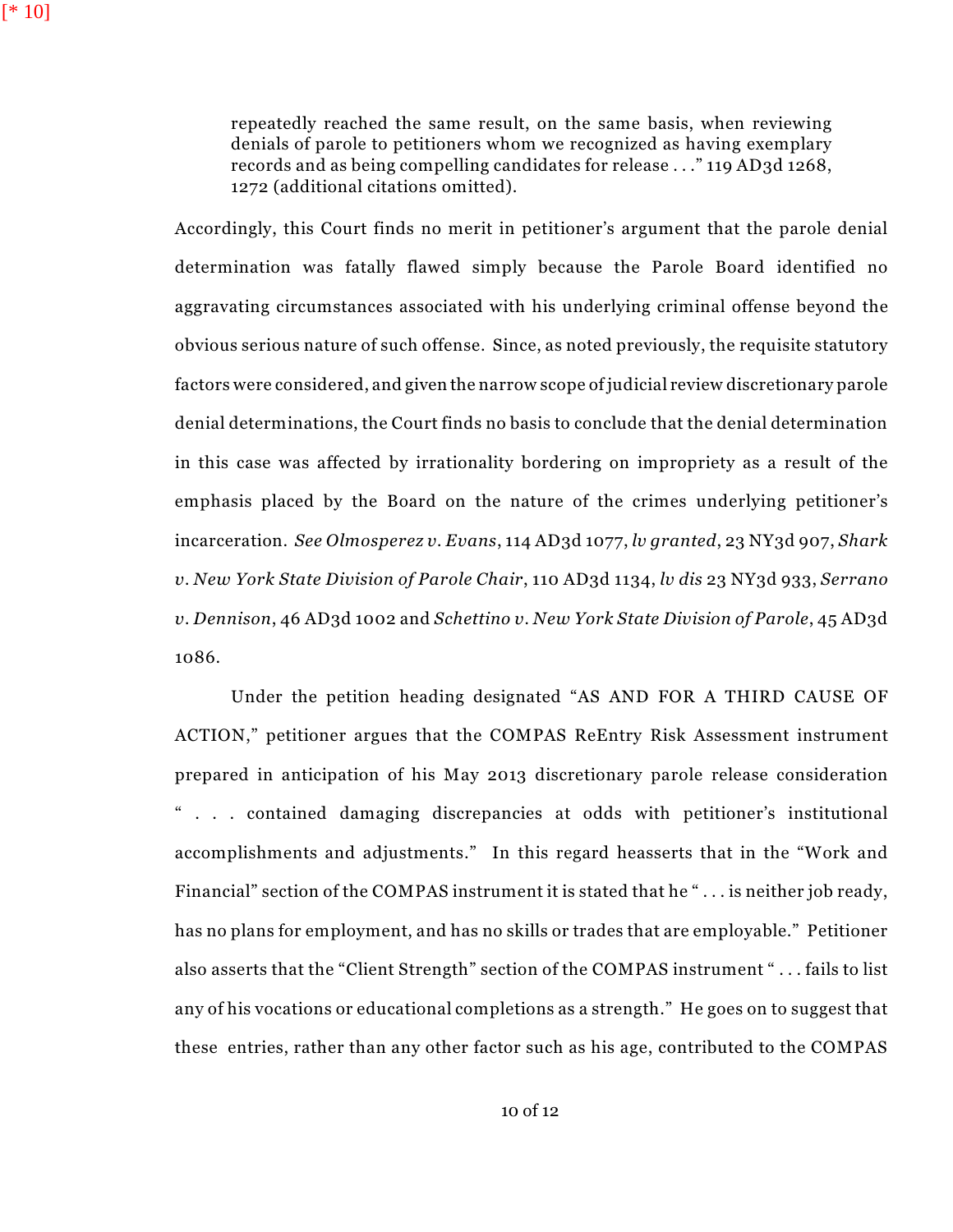assessment that he represents a medium arrest risk (although a low risk for felony violence or absconding).

A review of the COMPAS instrument reveals that in response to the question of whether petitioner is "job ready (skilled, semi-skilled, or professionally skilled)"a negative response was entered. In addition the COMPAS instrument indicates that petitioner has "[n]o employment plan" nor does he have "a skill, trade or profession" at which one usually finds work. Within the context of his third cause of action petitioner does not set forth the basis of his conclusion that the COMPAS entries with respect to his work readiness/employability are erroneous. The Court notes, however, that in paragraphs 95 through 97 of the original petition (under the heading "AS AND FOR A SECOND CAUSE OF ACTION") the following is asserted:

" . . .[P]etitioner took advantage of numerous opportunities to better himself in prison. In 1994 he earned a GED[.] [P]etitioner completed courses and earned certificates for numerous titles and vocations such as: Electrical Residential assistance, electricians tool room clerk and Electrical trades teachers aide. A plus Computer repair, Industrial Food Handler, Machine Shop Worker, Sheet Metal Fabrication, Mobility assistant for the physically handicapped. And in February of 2013 Earned a Certificate of Achievement from the New York State Department of Health and Aids Institute as a Hiv\Aids Peer educator . . . [P]etitioner has also been employed by DOCCS in numerous work assignments such as: Administrative Commissary Clerk, Food Service Worker, Facility Store house worker, Physical Education student, Facility Laundry Operater, State Shop Worker, Gym Porter, Housing block porter and block painter/helper . . . Petitioner has also worked in DOCCS Industries Program as a soap shop assembly line worker and learned to operate and craft various textiles on an array of machines in the tailor shop."

Notwithstanding all of the above, during the course of the May 1, 2013 Parole Board interview petitioner was asked what he would do for work if released. He responded as follows: " . . . I plan on going back to school, either it'll be through VESID or a federal work study or TAP whatever, I'm going back to school. I figure I need to learn something,